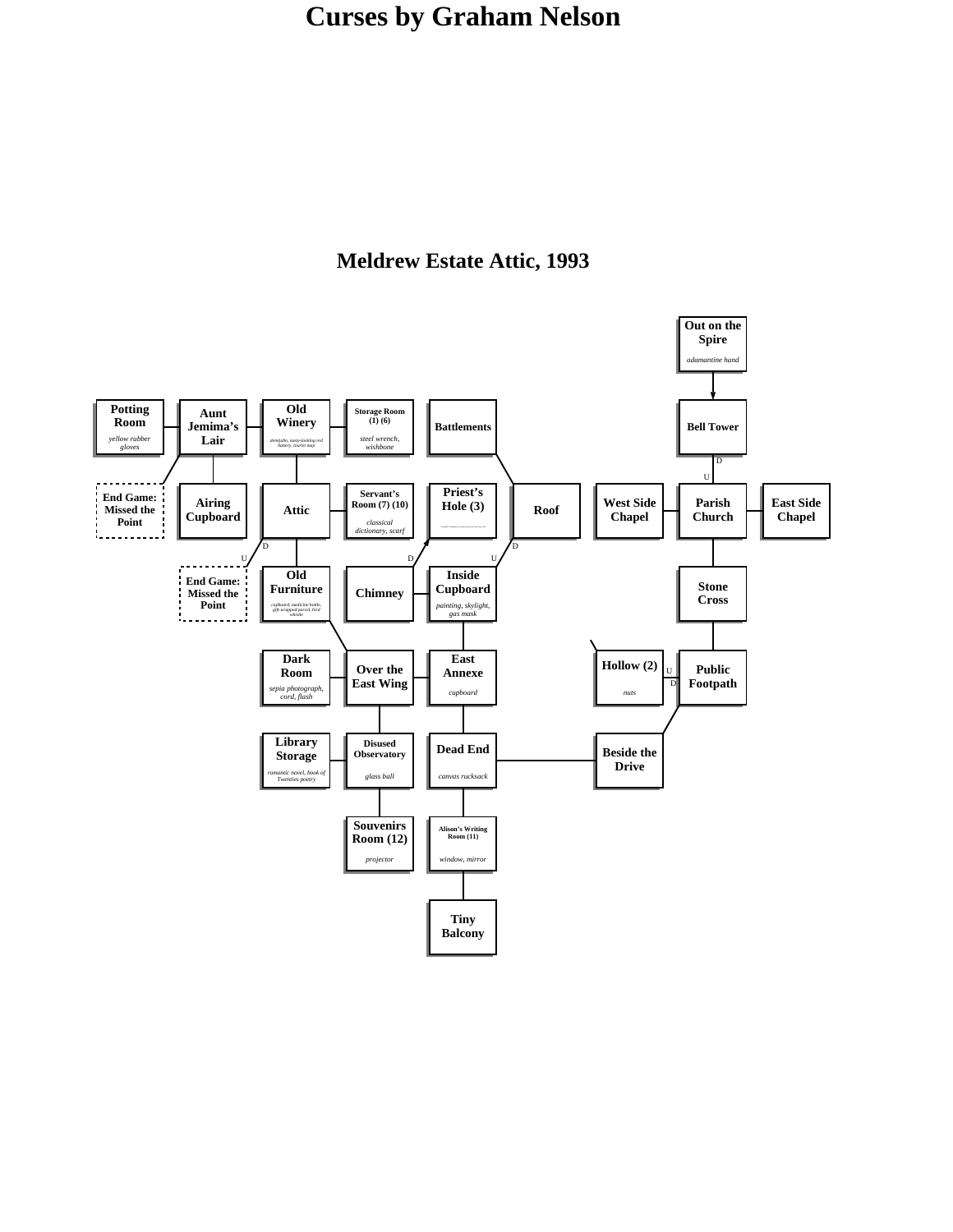### **Mildrew Hall Cellars, 1993**

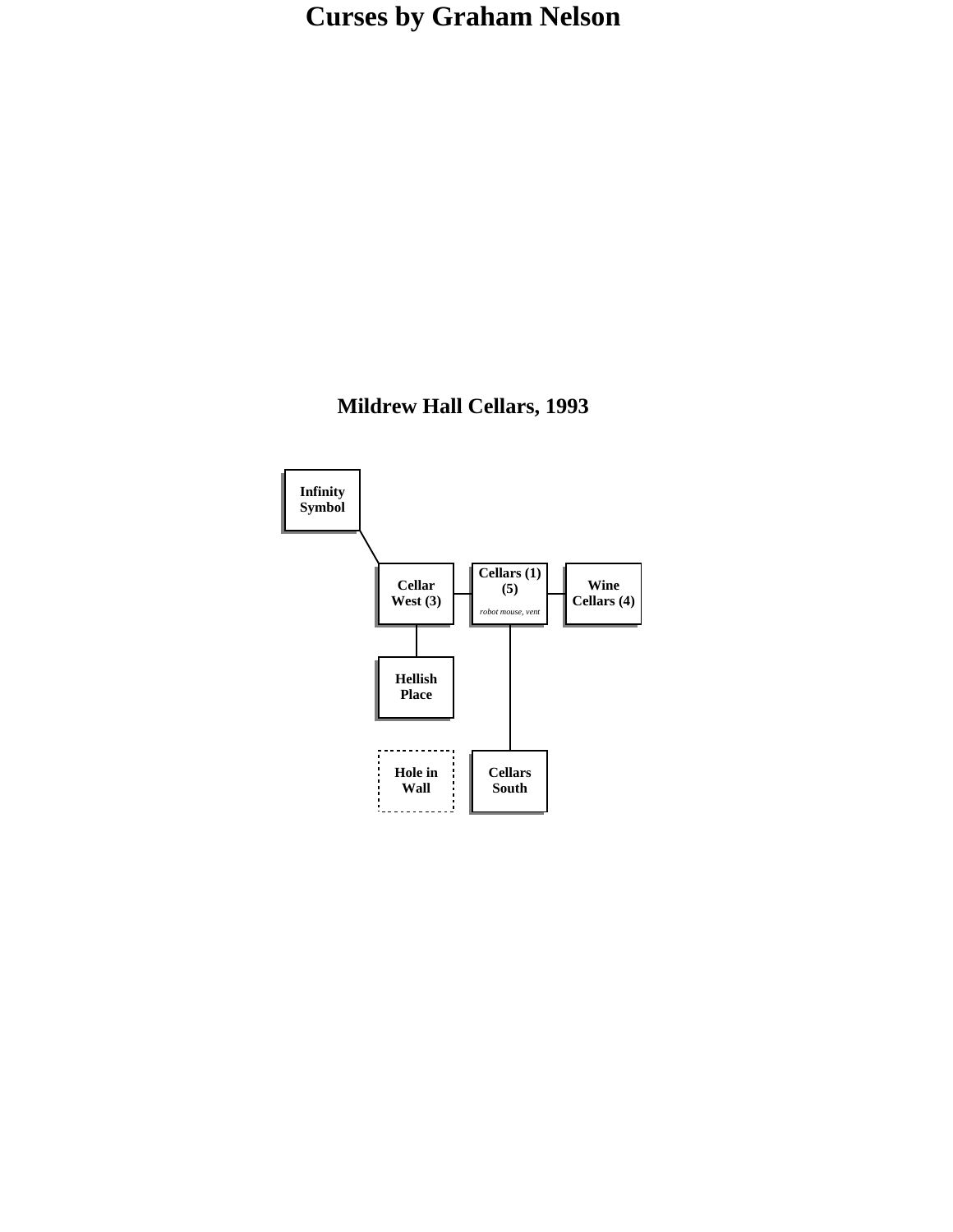### **Meldrew Estate Hole in Wall of Cellars South (Mouse Maze), 1993**

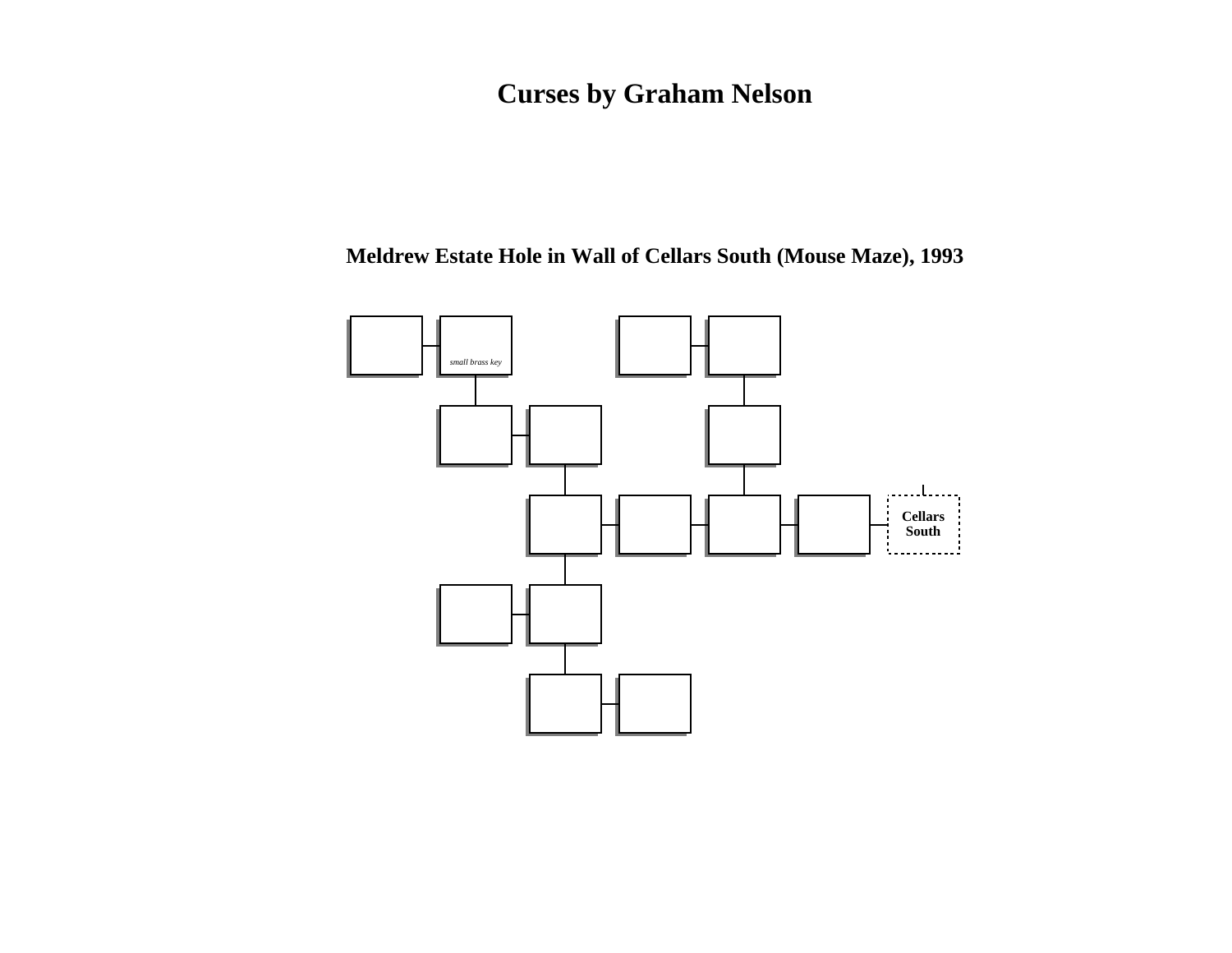**Meldrew Estate Grounds, 1993**

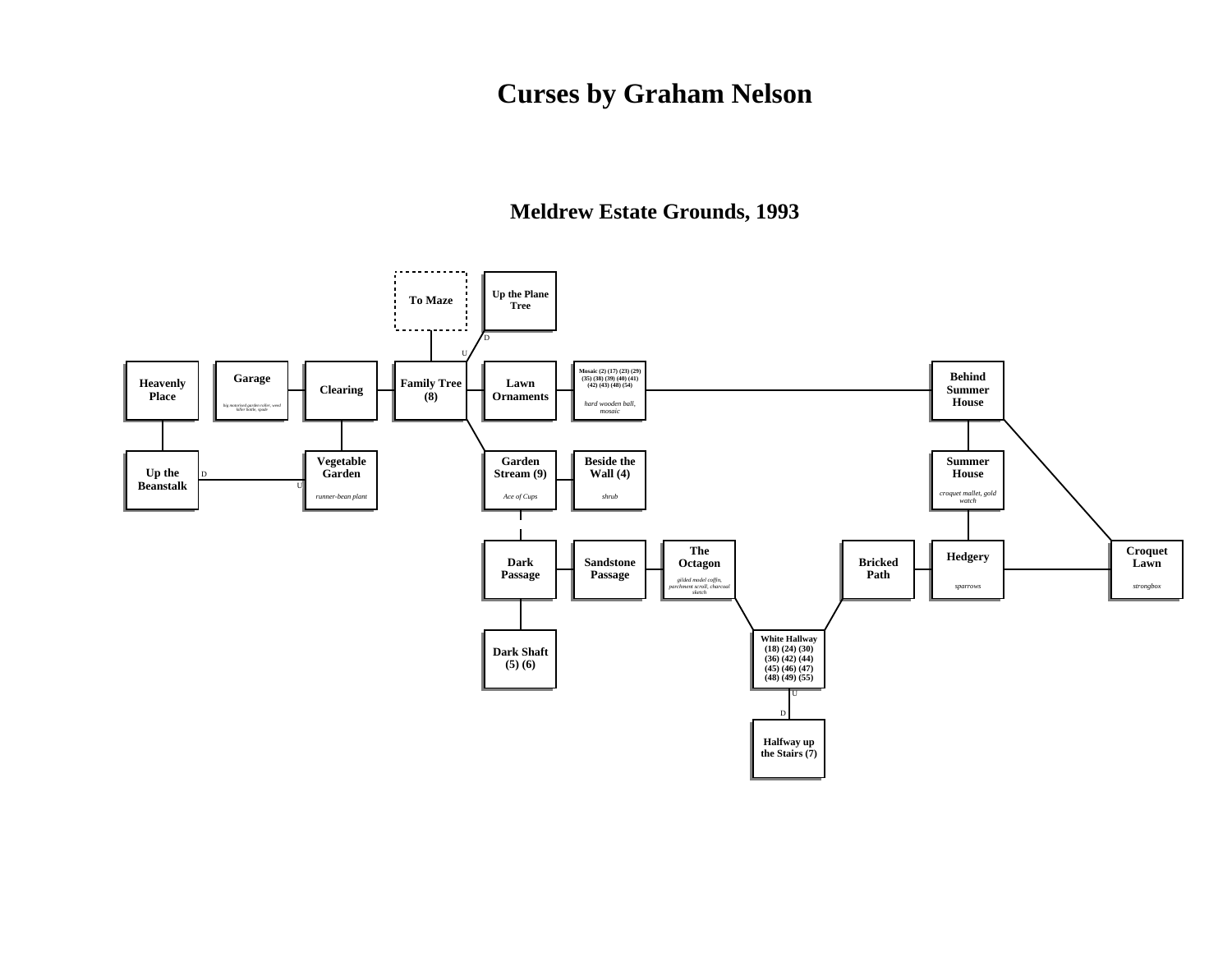**Meldrew Estate Grounds: Hedge Maze 1993**

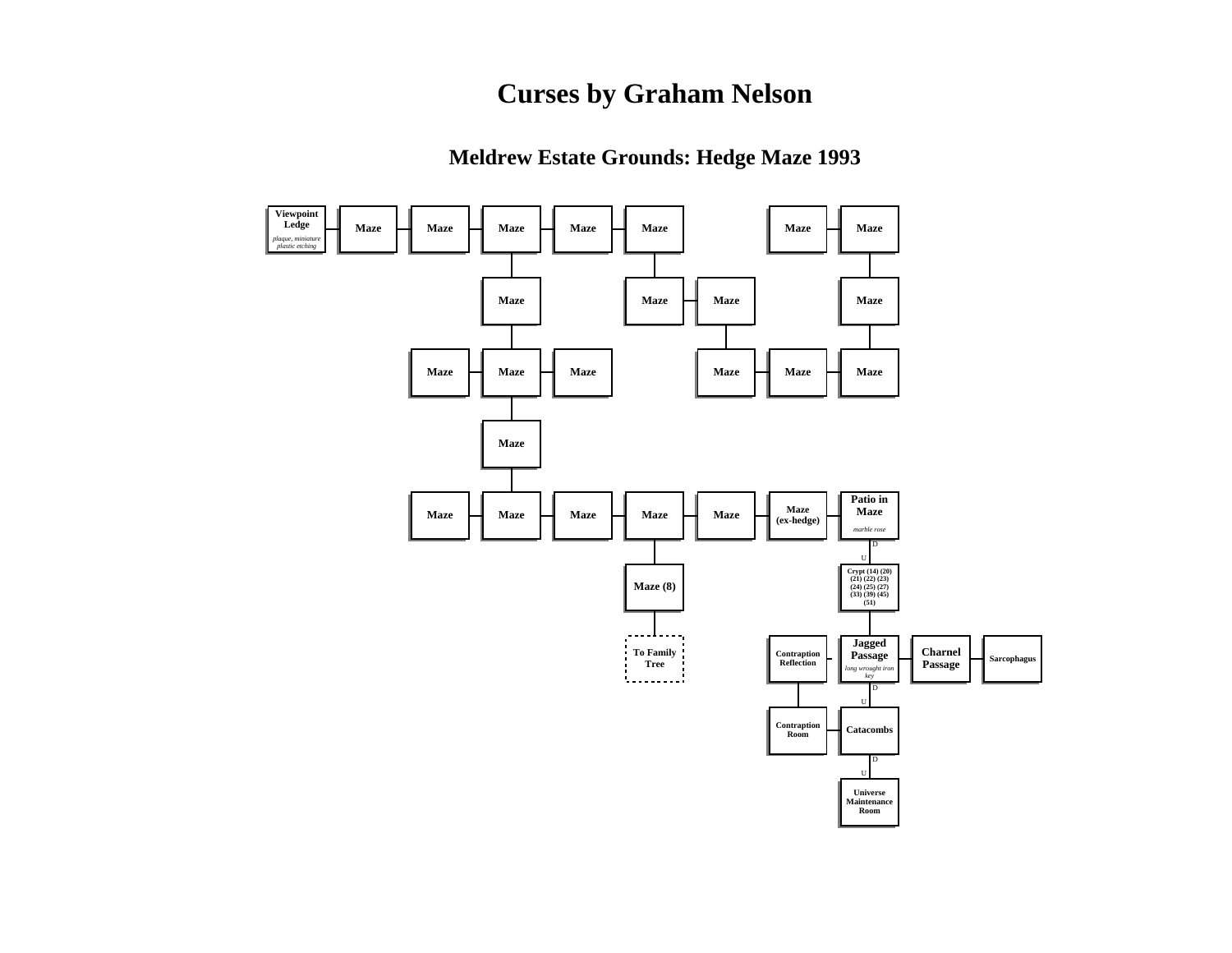### **Meldrew Estate Grounds, 1808**

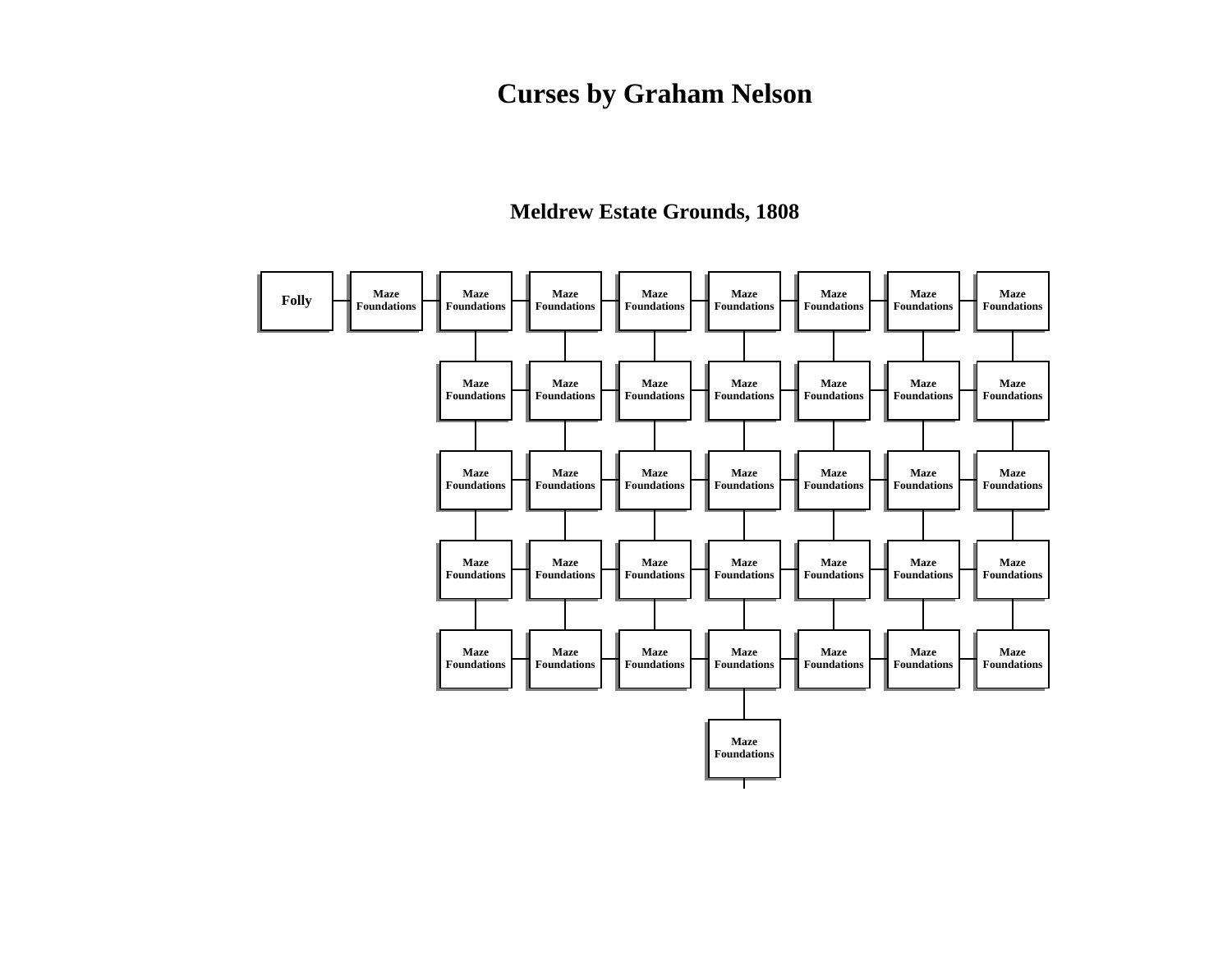#### **The Unreal City (Paris, France), 1922)**

#### **Hamburg, Germany, 1988**

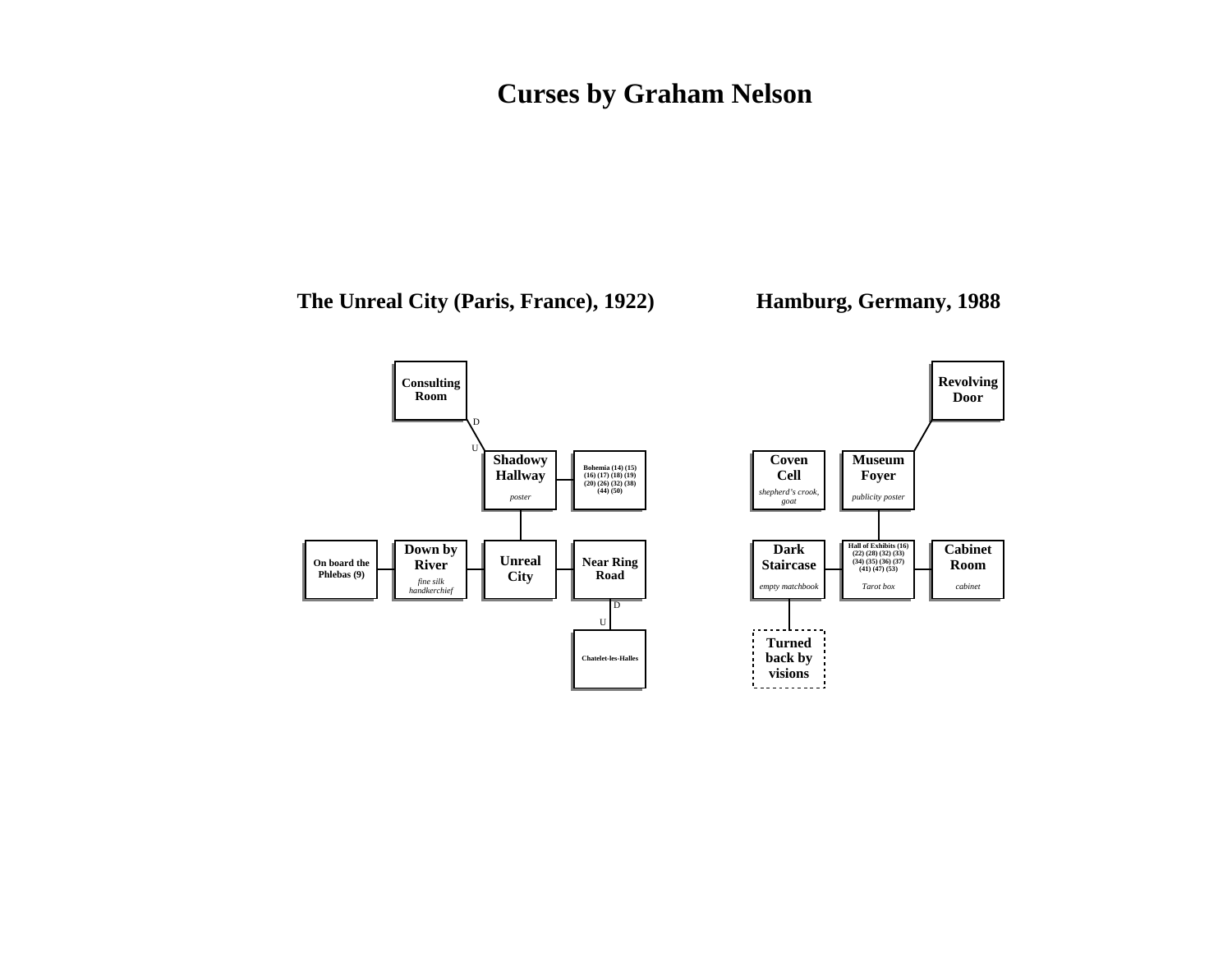### **Dreaming: Premonition**

#### **Shrine of the Bear The Premonition General's Tent**  . . . . . . . . . . . **Near Dolmen Camp (To Servant's Fire (10) Room)**  Ч. . . . . . . . . . . .

#### **UNKNOWN**



**Tarot Box**

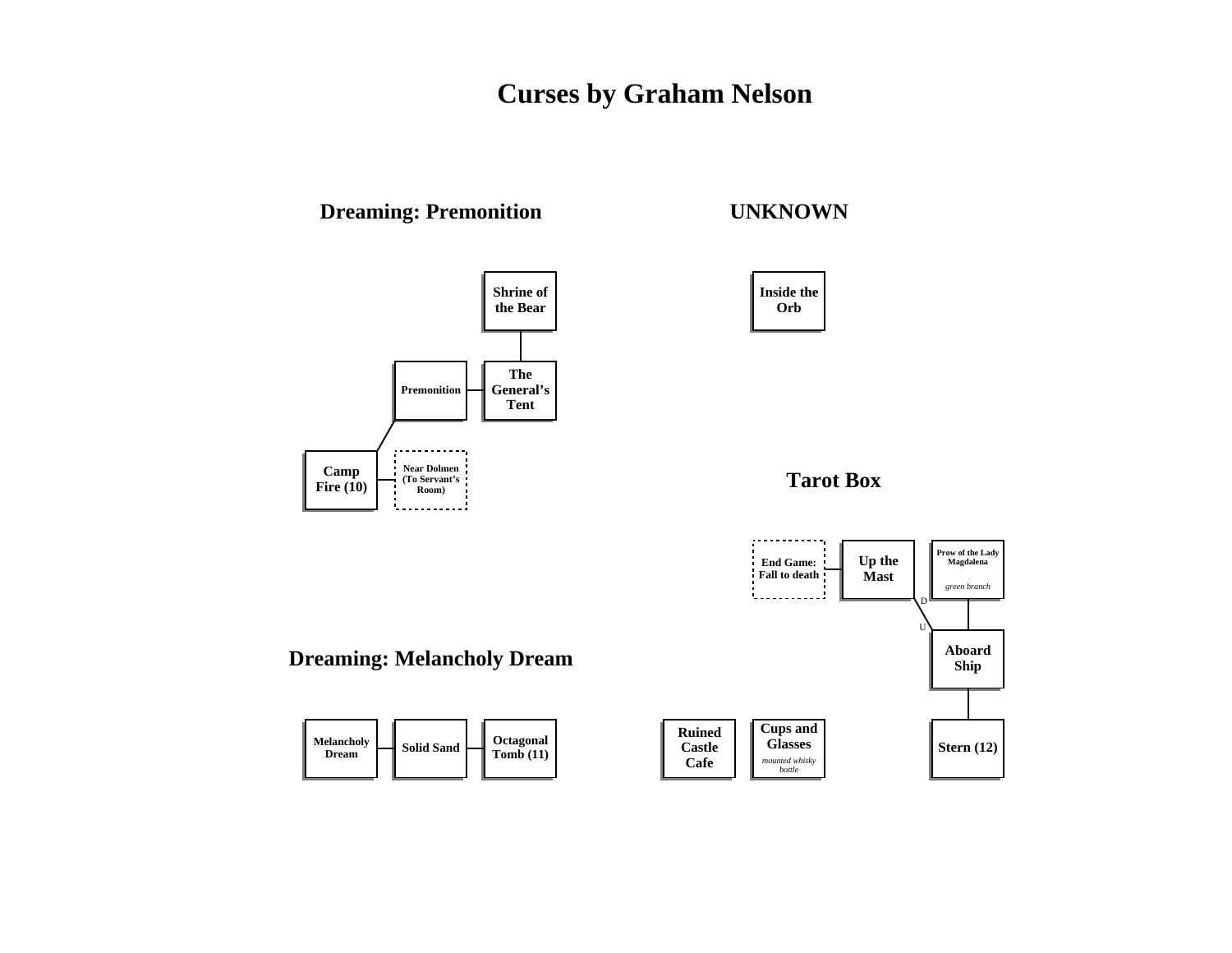**Greece (in the Tarot box)**

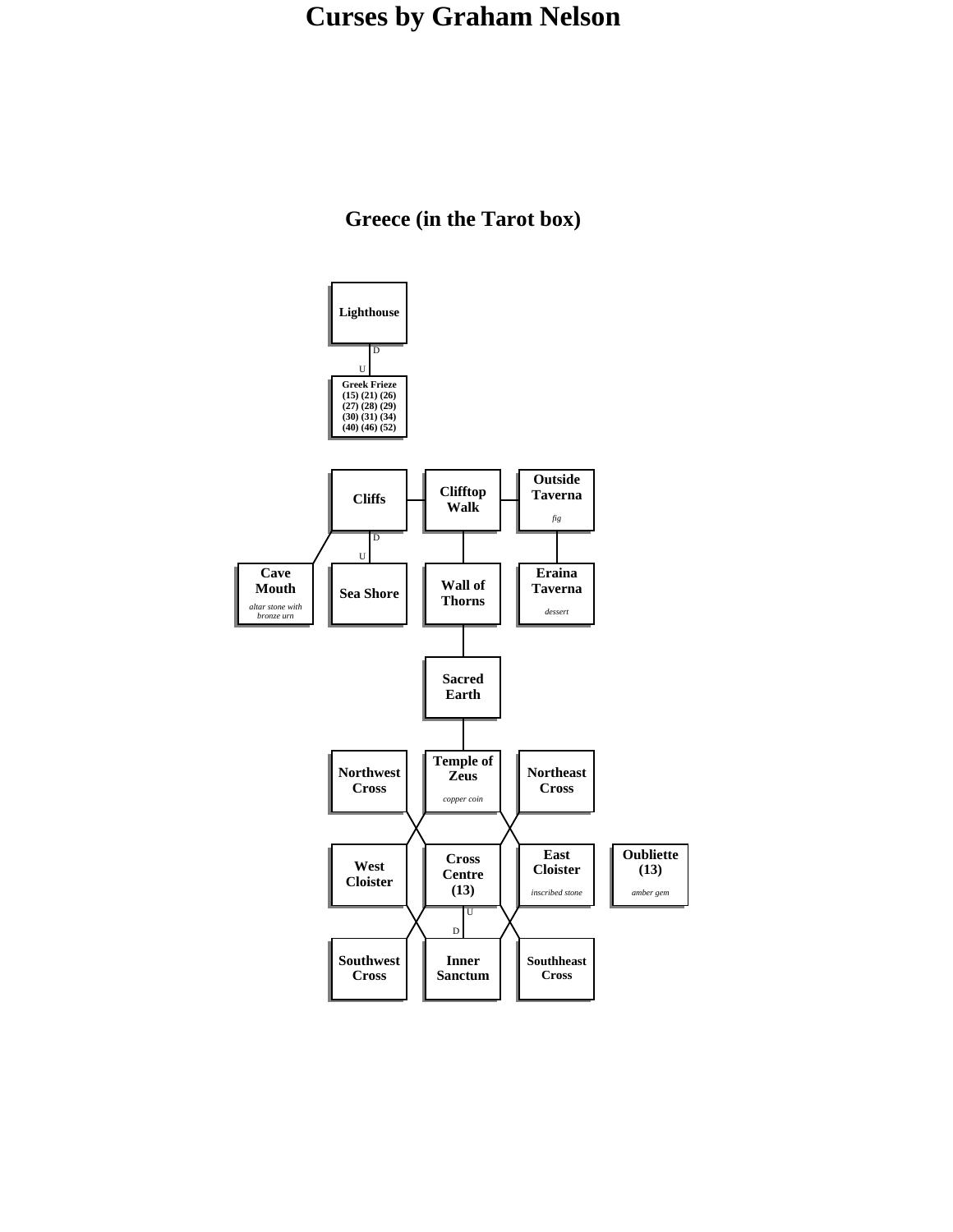### **Alexandria, 275 BC**